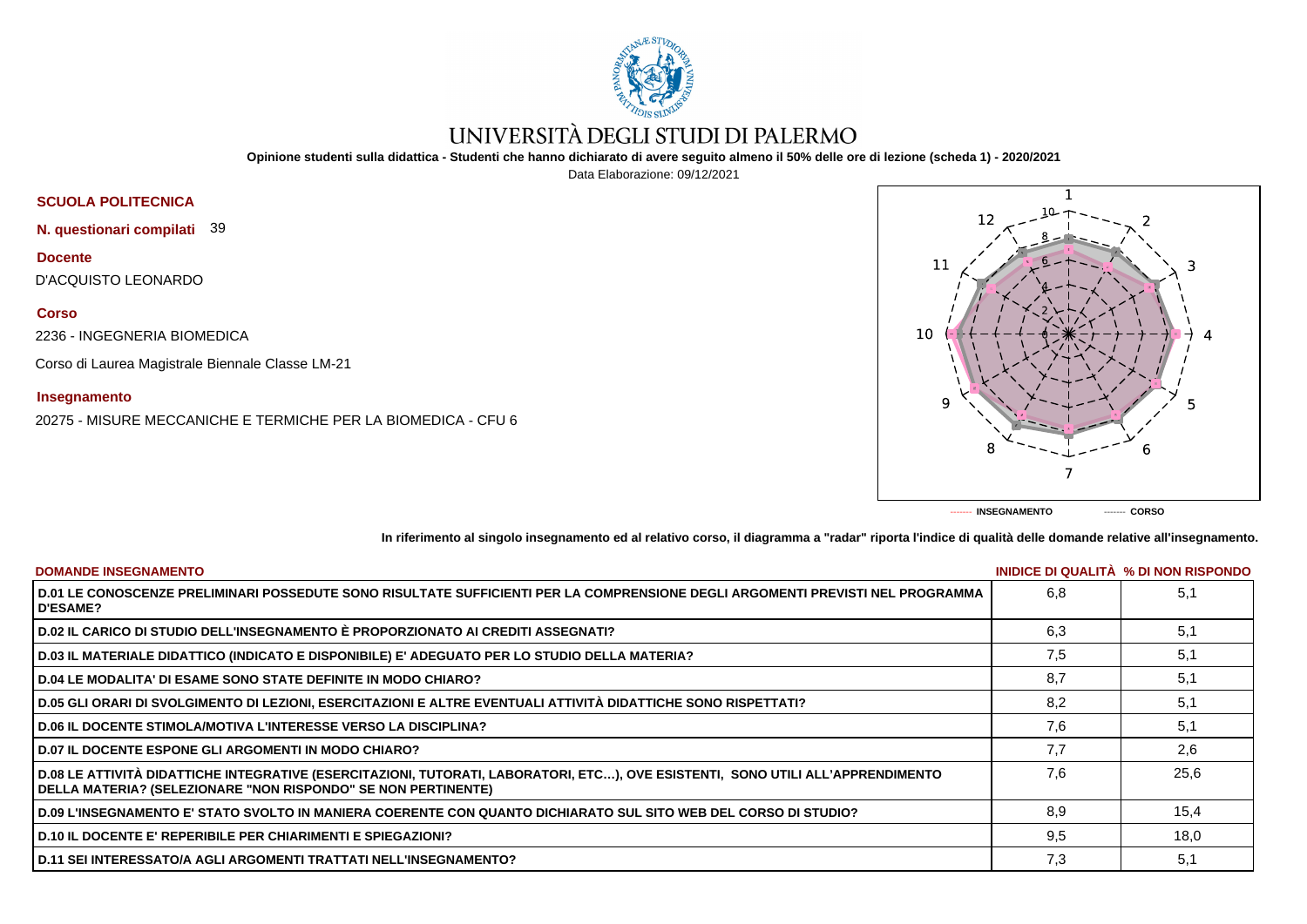**DOMANDE INSEGNAMENTO INIDICE DI QUALITÀ % DI NON RISPONDO**

**D.12 SEI COMPLESSIVAMENTE SODDISFATTO DI COME E' STATO SVOLTO QUESTO INSEGNAMENTO, ANCHE NEL CASO IN CUI QUESTO SIA STATO FRUITO CON MODALITA' A DISTANZA?**

#### **INFO STUDENTE E SUGGERIMENTI**

|                                                                                                                                                             | 1° IN CORSO                                 |                                          | 2° IN CORSO                                | 3° IN CORSO                                                                                                       |                                                                                                      | 4° IN CORSO                                             |                                                          | 5° IN CORSO                                                                                                                                                                                                        |                                                           | 6° IN CORSO                               | <b>FUORI CORSO</b>  |  |  |
|-------------------------------------------------------------------------------------------------------------------------------------------------------------|---------------------------------------------|------------------------------------------|--------------------------------------------|-------------------------------------------------------------------------------------------------------------------|------------------------------------------------------------------------------------------------------|---------------------------------------------------------|----------------------------------------------------------|--------------------------------------------------------------------------------------------------------------------------------------------------------------------------------------------------------------------|-----------------------------------------------------------|-------------------------------------------|---------------------|--|--|
| <b>D.02 ANNO DI CORSO</b>                                                                                                                                   | 97,4                                        |                                          | 2,6                                        | 0,0                                                                                                               |                                                                                                      |                                                         | 0,0                                                      |                                                                                                                                                                                                                    |                                                           | 0.0                                       | 0,0                 |  |  |
|                                                                                                                                                             | <b>LICEO</b><br><b>CLASSICO</b>             | <b>LICEO SOCIO-</b><br><b>PEDAGOGICO</b> | <b>IST. TECNICO</b><br><b>PER GEOMETRI</b> | <b>LICEO</b><br><b>SCIENTIFICO</b>                                                                                |                                                                                                      | <b>IST. TECNICO</b><br><b>COMMERCIALE PROFESSIONALE</b> |                                                          | IST.                                                                                                                                                                                                               | <b>ALTRI LICEI</b>                                        | <b>IST. TECNICO</b><br><b>INDUSTRIALE</b> | <b>ALTRO</b>        |  |  |
| <b>D.01 SCUOLA SECONDARIA DI</b><br><b>PROVENIENZA</b>                                                                                                      | 20,5                                        | 0,0                                      | 0,0                                        | 79,5                                                                                                              |                                                                                                      | 0,0                                                     |                                                          | 0,0                                                                                                                                                                                                                | 0,0                                                       | 0,0                                       | 0,0                 |  |  |
|                                                                                                                                                             |                                             | <b>IN SEDE</b>                           |                                            |                                                                                                                   | <b>FUORI SEDE PENDOLARE</b>                                                                          |                                                         |                                                          |                                                                                                                                                                                                                    |                                                           | <b>FUORI SEDE STANZIALE</b>               |                     |  |  |
| <b>D.02 RESIDENZA</b>                                                                                                                                       |                                             | 38,5                                     |                                            |                                                                                                                   |                                                                                                      | 35,9                                                    |                                                          |                                                                                                                                                                                                                    |                                                           | 25,6                                      |                     |  |  |
|                                                                                                                                                             | $0 - 30$                                    | $31 - 60$                                | 61-90                                      | 91-120                                                                                                            |                                                                                                      | 121-150                                                 | 151-180                                                  | 181-210                                                                                                                                                                                                            | 211-240                                                   | 241-270                                   | 271-300             |  |  |
| <b>D.03 NUMERO TOTALE DI CREDITI</b><br><b>ACQUISITI ALLA DATA DELLA</b><br><b>RILEVAZIONE</b>                                                              | 87,2                                        | 2,6                                      | 0,0                                        | 0,0                                                                                                               |                                                                                                      | 0,0                                                     | 2,6                                                      | 7,7                                                                                                                                                                                                                | 0,0                                                       | 0,0                                       | 0,0                 |  |  |
|                                                                                                                                                             | <b>ESCLUSIVAMENTE IN</b><br><b>PRESENZA</b> |                                          |                                            | SIMULTANEAMENTE IN<br>PRESENZA O IN MODALITÀ<br><b>BLENDED (IN PARTE A</b><br><b>DISTANZA)</b>                    | <b>ESCLUSIVAMENTE A</b><br><b>DISTANZA.</b><br><b>PREVALENTEMENTE IN</b><br><b>MODALITÀ SINCRONA</b> |                                                         |                                                          | <b>ESCLUSIVAMENTE A</b><br><b>DISTANZA.</b><br><b>PREVALENTEMENTE IN</b><br><b>MODALITÀ ASINCRONA (CON</b><br><b>PUBBLICAZIONE DI LEZIONI</b><br><b>REGISTRATE ED EVENTUALI</b><br><b>INCONTRI CON IL DOCENTE)</b> |                                                           | <b>NON RISPONDO</b>                       |                     |  |  |
| <b>D.13 L'INSEGNAMENTO È STATO</b><br><b>EROGATO DAL DOCENTE</b>                                                                                            | 0,0                                         |                                          |                                            | 79,5                                                                                                              | 2,6                                                                                                  |                                                         |                                                          | 5,1                                                                                                                                                                                                                |                                                           | 12,8                                      |                     |  |  |
|                                                                                                                                                             | <b>INTERAMENTE IN PRESENZA</b>              |                                          |                                            | <b>PREVALENTEMENTE IN</b><br>PRESENZA (PER OLTRE IL 75% E PARZIALMENTE A DISTANZA<br><b>DEL MONTE ORE TOTALE)</b> |                                                                                                      |                                                         | (CIRCA IL 50% DELLE ORE PER<br><b>CIASCUNA MODALITÀ)</b> |                                                                                                                                                                                                                    | <b>PARZIALMENTE IN PRESENZA ESCLUSIVAMENTE A DISTANZA</b> |                                           | <b>NON RISPONDO</b> |  |  |
| <b>D.14 IN CASO DI DIDATTICA</b><br>"BLENDED" O DI LEZIONI RESE<br>DISPONIBILI IN PIATTAFORMA, HAI<br><b>SCELTO DI FREQUENTARE</b><br><b>L'INSEGNAMENTO</b> | 15,4                                        |                                          |                                            | 12,8                                                                                                              |                                                                                                      | 43,6                                                    |                                                          |                                                                                                                                                                                                                    | 10,3                                                      |                                           | 18,0                |  |  |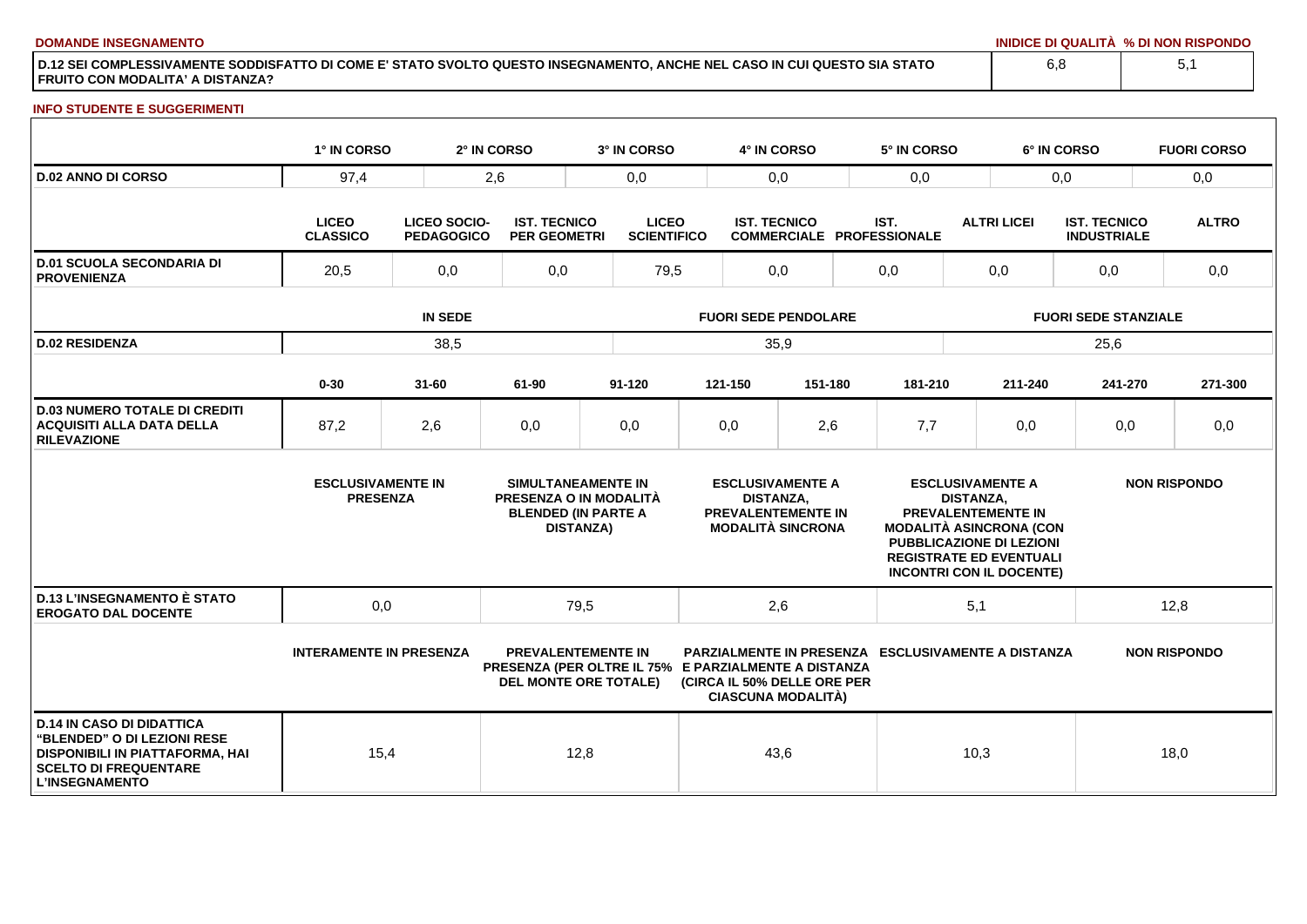|                                                                                                                                                                                                             |                                                                                                                           | SÌ               |     | <b>NO</b>                                                                                                    |                                                                                                                                                                                                                                                                                                                  |     |                                                                  |                                                                                                                        | <b>SOLO IN PARTE</b> |                    | <b>NON RISPONDO</b> |                                                     |      |                               |
|-------------------------------------------------------------------------------------------------------------------------------------------------------------------------------------------------------------|---------------------------------------------------------------------------------------------------------------------------|------------------|-----|--------------------------------------------------------------------------------------------------------------|------------------------------------------------------------------------------------------------------------------------------------------------------------------------------------------------------------------------------------------------------------------------------------------------------------------|-----|------------------------------------------------------------------|------------------------------------------------------------------------------------------------------------------------|----------------------|--------------------|---------------------|-----------------------------------------------------|------|-------------------------------|
| <b>D.15 INDIPENDENTEMENTE DALLA</b><br><b>MODALITÀ DI EROGAZIONE</b><br>DELL'INSEGNAMENTO, IL DOCENTE<br>HA RESO DISPONIBILI LE SUE LEZIONI<br><b>REGISTRATE SU PIATTAFORMA?</b>                            | 92,3                                                                                                                      |                  | 0,0 |                                                                                                              |                                                                                                                                                                                                                                                                                                                  | 0,0 |                                                                  |                                                                                                                        |                      | 7,7                |                     |                                                     |      |                               |
|                                                                                                                                                                                                             | <b>TRAMITE</b><br><b>RICEVIMENTO SU</b><br>PIATTAFORMA,<br><b>NEGLI ORARI</b><br><b>PREDEFINITI DAL</b><br><b>DOCENTE</b> |                  |     | <b>TRAMITE</b><br><b>TRAMITE EMAIL</b><br><b>APPUNTAMENTI A</b><br><b>RICHIESTA SU</b><br><b>PIATTAFORMA</b> |                                                                                                                                                                                                                                                                                                                  |     | <b>TRAMITE CHAT O</b><br>PER TELEFONO, SU<br><b>APPUNTAMENTO</b> |                                                                                                                        |                      | <b>IN PRESENZA</b> |                     | DURANTE LE LEZIONI DURANTE LE LEZIONI<br>A DISTANZA |      | <b>NON RISPONDO</b>           |
| D.16 CON QUALI MODALITÀ HAI<br><b>INTERAGITO PREVALENTEMENTE CON</b><br>IL DOCENTE DURANTE LA FASE DI<br><b>SVOLGIMENTO DELL'INSEGNAMENTO?</b>                                                              | 2,6                                                                                                                       | 15,4             |     |                                                                                                              | 10,3                                                                                                                                                                                                                                                                                                             |     | 2,6                                                              |                                                                                                                        |                      | 12,8               | 23,1                |                                                     | 33,3 |                               |
|                                                                                                                                                                                                             | $\mathbf{1}$                                                                                                              | $\overline{2}$   |     | 3                                                                                                            | 4                                                                                                                                                                                                                                                                                                                | 5   |                                                                  | 6                                                                                                                      | $\overline{7}$       | 8                  | 9                   |                                                     | 10   | <b>NON</b><br><b>RISPONDO</b> |
| D.17 IL DOCENTE TI E SEMBRATO A<br><b>SUO AGIO NELLA GESTIONE DELLA</b><br><b>DIDATTICA A DISTANZA?</b>                                                                                                     | 0,0                                                                                                                       | 0,0              |     | 2,6                                                                                                          | 2,6                                                                                                                                                                                                                                                                                                              | 0,0 |                                                                  | 20,5                                                                                                                   | 20,5                 | 18,0               | 15,4                | 12,8                                                |      | 7,7                           |
|                                                                                                                                                                                                             | <b>NELLA STESSA CITTÀ SEDE</b>                                                                                            | <b>DEL CORSO</b> |     | IN UN'ALTRA CITTÀ/PAESE,<br><b>ENTRO 50 KM DALLA SEDE</b><br><b>DEL CORSO</b>                                |                                                                                                                                                                                                                                                                                                                  |     |                                                                  | IN UN'ALTRA CITTÀ/PAESE, A<br>IN UN ALTRO PAESE UE O<br>PIÙ DI 50 KM DALLA SEDE DEL<br><b>EXTRA UE</b><br><b>CORSO</b> |                      |                    |                     | <b>NON RISPONDO</b>                                 |      |                               |
| <b>D.18 NEL PERIODO DI FREQUENZA</b><br><b>DELL'INSEGNAMENTO HAI ABITATO</b><br><b>PREVALENTEMENTE:</b>                                                                                                     |                                                                                                                           | 48,7             |     |                                                                                                              | 23,1                                                                                                                                                                                                                                                                                                             |     | 12,8                                                             |                                                                                                                        |                      | 0,0                |                     | 15,4                                                |      |                               |
|                                                                                                                                                                                                             | <b>UNO SPAZIO PRIVATO</b>                                                                                                 |                  |     |                                                                                                              | SI, HO AVUTO A DISPOSIZIONE SI, HO AVUTO A DISPOSIZIONE SI, HO AVUTO A DISPOSIZIONE<br><b>NO, NON HO AVUTO A</b><br>UNO SPAZIO CONDIVISO CON<br><b>UNO SPAZIO CONDIVISO E</b><br><b>DISPOSIZIONE UNO SPAZIO</b><br><b>CON SOVRAPPOSIZIONE DI</b><br><b>ORARI A ROTAZIONE</b><br><b>SPECIFICO</b><br><b>ORARI</b> |     |                                                                  | <b>NON RISPONDO</b>                                                                                                    |                      |                    |                     |                                                     |      |                               |
| <b>D.19 NELL'ALLOGGIO IN CUI HAI</b><br><b>ABITATO HAI AVUTO A DISPOSIZIONE</b><br>UNO SPAZIO NEL QUALE POTERE<br>SVOLGERE EVENTUALI ATTIVITÀ DI<br>STUDIO A DISTANZA (LEZIONI,<br>COLLOQUI CON DOCENTI, )? |                                                                                                                           | 74,4             |     |                                                                                                              | 5,1                                                                                                                                                                                                                                                                                                              |     | 0,0                                                              |                                                                                                                        |                      | 0,0                |                     |                                                     | 20,5 |                               |
|                                                                                                                                                                                                             |                                                                                                                           | <b>PC</b>        |     |                                                                                                              | <b>TABLET</b>                                                                                                                                                                                                                                                                                                    |     | <b>SMARTPHONE</b>                                                |                                                                                                                        |                      | <b>ALTRO</b>       |                     | <b>NON RISPONDO</b>                                 |      |                               |
| <b>D.20 DURANTE LA FREQUENZA</b><br><b>DELL'INSEGNAMENTO QUALE</b><br>STRUMENTAZIONE HAI UTILIZZATO IN<br><b>CASA PIÙ FREQUENTEMENTE?</b>                                                                   |                                                                                                                           | 84,6             |     |                                                                                                              | 5,1                                                                                                                                                                                                                                                                                                              |     |                                                                  | 0,0                                                                                                                    |                      | 0,0                |                     |                                                     | 10,3 |                               |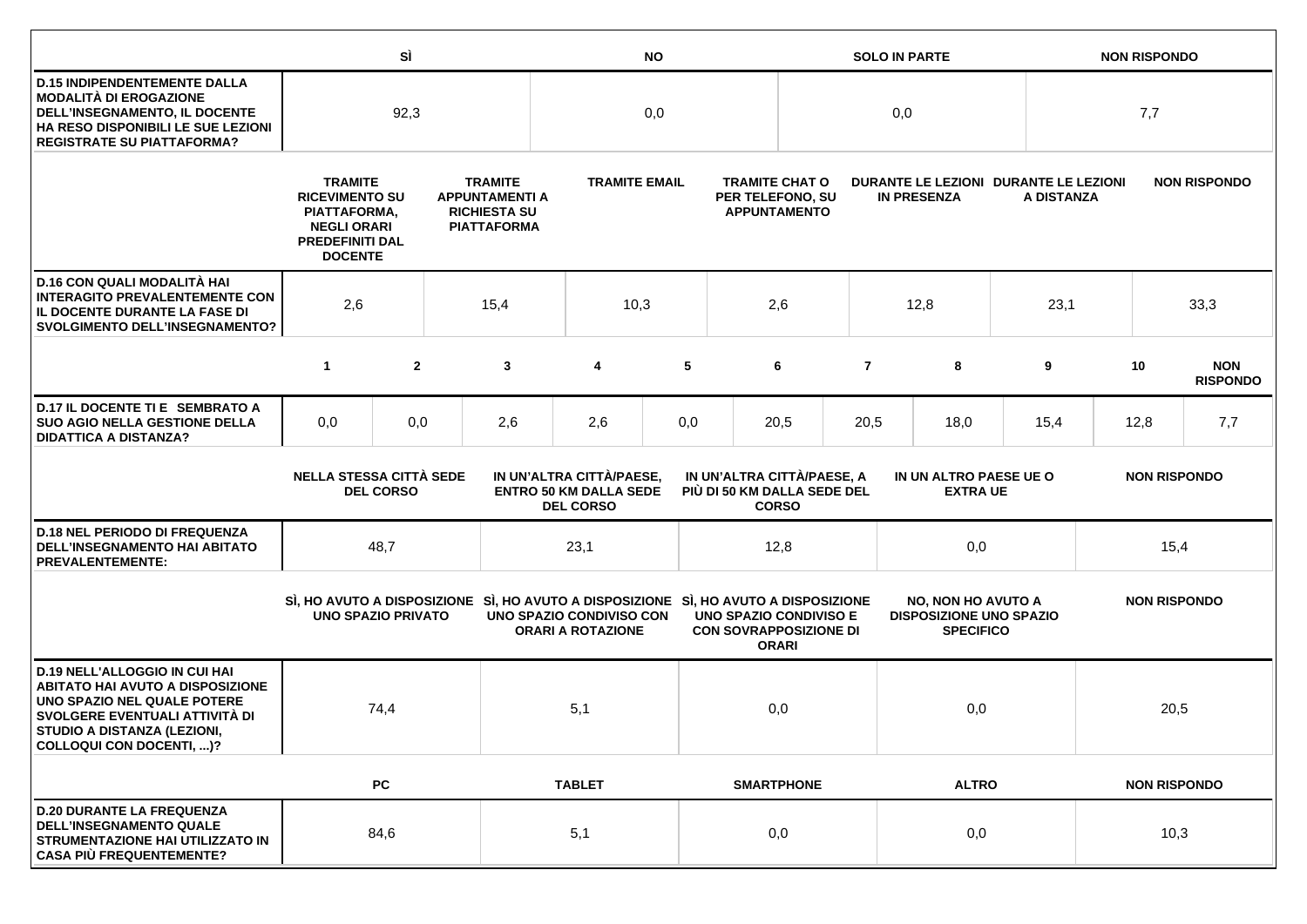|                                                                                                                                                                                                                                                                                    |             | AD USO ESCLUSIVAMENTE<br><b>PERSONALE</b> |              | AD USO CONDIVISO, CON<br><b>ORARI A ROTAZIONE</b> | AD USO CONDIVISO, CON<br>SOVRAPPOSIZIONE DI ORARI |           |                | <b>NON HO AVUTO A</b><br><b>DISPOSIZIONE IN CASA</b><br><b>ALCUNO STRUMENTO</b> |                     | <b>NON RISPONDO</b> |                     |                               |  |  |
|------------------------------------------------------------------------------------------------------------------------------------------------------------------------------------------------------------------------------------------------------------------------------------|-------------|-------------------------------------------|--------------|---------------------------------------------------|---------------------------------------------------|-----------|----------------|---------------------------------------------------------------------------------|---------------------|---------------------|---------------------|-------------------------------|--|--|
| <b>D.21 CON QUALE MODALITÀ DI</b><br>UTILIZZO HAI AVUTO A DISPOSIZIONE<br>IN CASA UN PC/TABLET?                                                                                                                                                                                    |             | 82,1                                      |              | 2,6                                               |                                                   | 2,6       |                |                                                                                 | 0,0                 |                     | 12,8                |                               |  |  |
|                                                                                                                                                                                                                                                                                    | $\mathbf 1$ | $\mathbf{2}$                              | $\mathbf{3}$ | $\overline{\mathbf{4}}$                           | 5                                                 | 6         | $\overline{7}$ |                                                                                 | 8                   | 9                   | 10                  | <b>NON</b><br><b>RISPONDO</b> |  |  |
| <b>D.22 LE APPARECCHIATURE</b><br>(COMPUTER, TABLET, TELEFONINO) E<br>LA CONNESSIONE INTERNET A TUA<br><b>DISPOSIZIONE TI HANNO PERMESSO</b><br>DI FRUIRE IN MODO SODDISFACENTE<br>(AUDIO, VIDEO, INTERATTIVITÀ) DELLE<br>ATTIVITÀ DELL'INSEGNAMENTO<br><b>EROGATE A DISTANZA?</b> | 0,0         | 2,6                                       | 0,0          | 0,0                                               | 5,1                                               | 5,1       | 18,0           |                                                                                 | 15,4                | 18,0                | 25,6                | 10,3                          |  |  |
|                                                                                                                                                                                                                                                                                    |             | SI                                        |              |                                                   |                                                   | <b>NO</b> |                |                                                                                 | <b>NON RISPONDO</b> |                     |                     |                               |  |  |
| <b>D.23 SUGGERISCI DI ALLEGGERIRE IL</b><br><b>CARICO DIDATTICO COMPLESSIVO</b>                                                                                                                                                                                                    |             | 59,0                                      |              |                                                   | 30,8                                              |           |                |                                                                                 |                     | 10,3                |                     |                               |  |  |
|                                                                                                                                                                                                                                                                                    |             | SI                                        |              | <b>NO</b>                                         |                                                   |           |                |                                                                                 |                     |                     | <b>NON RISPONDO</b> |                               |  |  |
| <b>D.24 SUGGERISCI DI AUMENTARE</b><br>L'ATTIVITA' DI SUPPORTO DIDATTICO                                                                                                                                                                                                           |             | 38,5                                      |              |                                                   | 46,2                                              |           |                |                                                                                 |                     | 15,4                |                     |                               |  |  |
|                                                                                                                                                                                                                                                                                    |             | SI                                        |              |                                                   | <b>NO</b><br><b>NON RISPONDO</b>                  |           |                |                                                                                 |                     |                     |                     |                               |  |  |
| <b>D.25 SUGGERISCI DI FORNIRE PIU'</b><br><b>CONOSCENZE DI BASE</b>                                                                                                                                                                                                                |             | 53,9                                      |              |                                                   | 41,0                                              |           |                |                                                                                 |                     | 5,1                 |                     |                               |  |  |
|                                                                                                                                                                                                                                                                                    |             | SI                                        |              |                                                   | <b>NO</b>                                         |           |                |                                                                                 |                     | <b>NON RISPONDO</b> |                     |                               |  |  |
| <b>D.26 SUGGERISCI DI ELIMINARE DAL</b><br>PROGRAMMA ARGOMENTI GIA'<br><b>TRATTATI IN ALTRI INSEGNAMENTI</b>                                                                                                                                                                       |             | 23,1                                      |              |                                                   | 59,0                                              |           |                |                                                                                 |                     | 18,0                |                     |                               |  |  |
|                                                                                                                                                                                                                                                                                    |             | SI                                        |              |                                                   |                                                   | <b>NO</b> |                |                                                                                 |                     |                     | <b>NON RISPONDO</b> |                               |  |  |
| <b>D.27 SUGGERISCI DI MIGLIORARE IL</b><br><b>COORDINAMENTO CON ALTRI</b><br><b>INSEGNAMENTI</b>                                                                                                                                                                                   | 46,2        |                                           |              |                                                   | 43,6                                              |           |                |                                                                                 |                     | 10,3                |                     |                               |  |  |
|                                                                                                                                                                                                                                                                                    |             | SI                                        |              |                                                   |                                                   | <b>NO</b> |                |                                                                                 |                     |                     | <b>NON RISPONDO</b> |                               |  |  |
| <b>D.28 SUGGERISCI DI MIGLIORARE LA</b><br><b>QUALITA' DEL MATERIALE DIDATTICO</b>                                                                                                                                                                                                 |             | 48,7                                      |              |                                                   | 46,2                                              |           |                |                                                                                 |                     | 5,1                 |                     |                               |  |  |